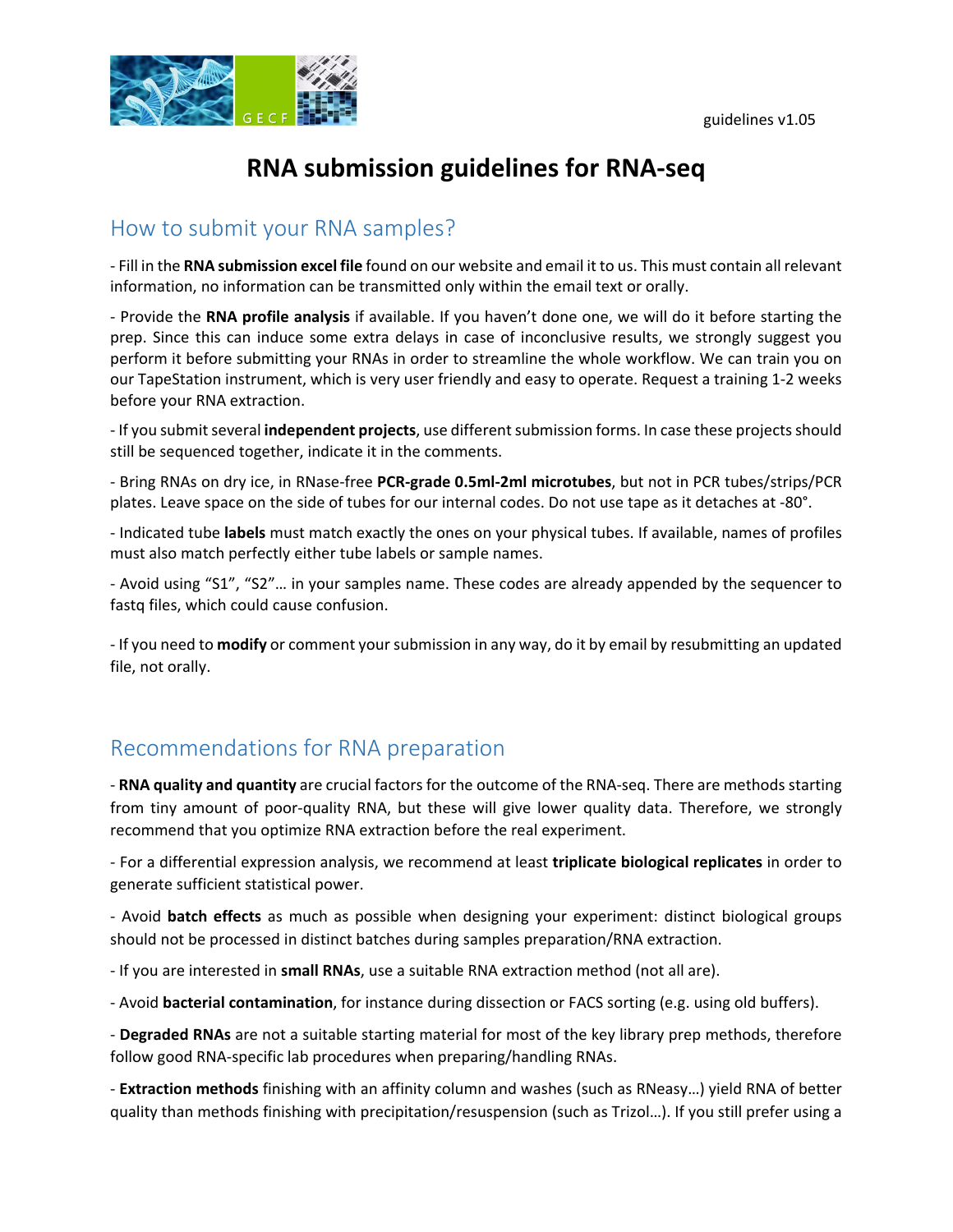Trizol/Trizol‐like method, consider coupling it at its final steps with a column‐based method, for instance the Zymo "RNA Clean and Concentrator‐5 kit with DNase" kit, following manufacturer's instructions.

‐ Include a **genomic DNA elimination step**, such as:

- on-column DNase treatment during RNA extraction (e.g. Qiagen DNeasy with the optional DNase)
- genomic DNA exclusion column during RNA extraction (e.g. Qiagen DNeasy PLUS kit)
- on-column DNase treatment performed after RNA extraction (e.g. with Zymo RNA Clean and Concentrator‐5 kit with DNase, #R1013 or R1014). *Useful for Trizol or Trizol‐like extraction methods.*

*Note: A simple post‐extraction DNase treatment without subsequent column purification can cause major downstream problems so absolutely avoid doing that.* 

*Note: Standard TapeStation or Fragment Analyzer runs do not detect contamination with intact gDNA.*

‐ **RNA elution** should be done in RNase‐free H2O or Tris, but not in a buffer containing EDTA such as TE, which would inhibit some downstream applications.

‐ Nanodrop measurements of **RNA concentration** may be very inaccurate, in particular below 50 ng/ul where extraction buffer contaminations can be responsible for most of the absorbance. Therefore, report 260/280 and 260/230 ratios when nanodrop is used, and if possible use the "nanodrop One" instrument which corrects for most buffers contamination (only above 20 ng/ul though). Alternatively, a more accurate buffer‐insensitive quantification method is qubit RNA HS.

‐ With good quality RNA, there is no lower limit to the **RNA quantity** required for RNA‐seq, but more RNA will give more sensitivity and accuracy. In more details:

- The dream world quantity to submit is 2 ug RNA in max 50 ul.
- ‐ Above 100ng (in max 50ul) we can still use our gold standard stranded method. This is clearly what you should aim for as a minimum, samples allowing.
- ‐ Above 2ng total (in 20ul max) we can use with good results the smart‐seq v4 method, even though it is non‐stranded and more expensive.
- Below that there is no threshold anymore, we would use the smart-seq v4 as well but with decreasing results quality.

‐ **RNA storage** must be done at ‐80°C.

### Determining RNA‐seq library prep method

The choice of a library prep method depends directly on results from RNA quantification and QC, and is a shared decision between the user and the GECF. This discussion will address the following topics:

- Are you interested only in mRNAs or also in **lncRNAs**?
- Is detection of **small RNAs** (miRNAs…) required?
- If many samples are to be submitted (such as >40), would a "**3' end method**" be suitable? Such methods, which conserve only the 3'end of mRNAs, allow for cheaper library prep and sequencing.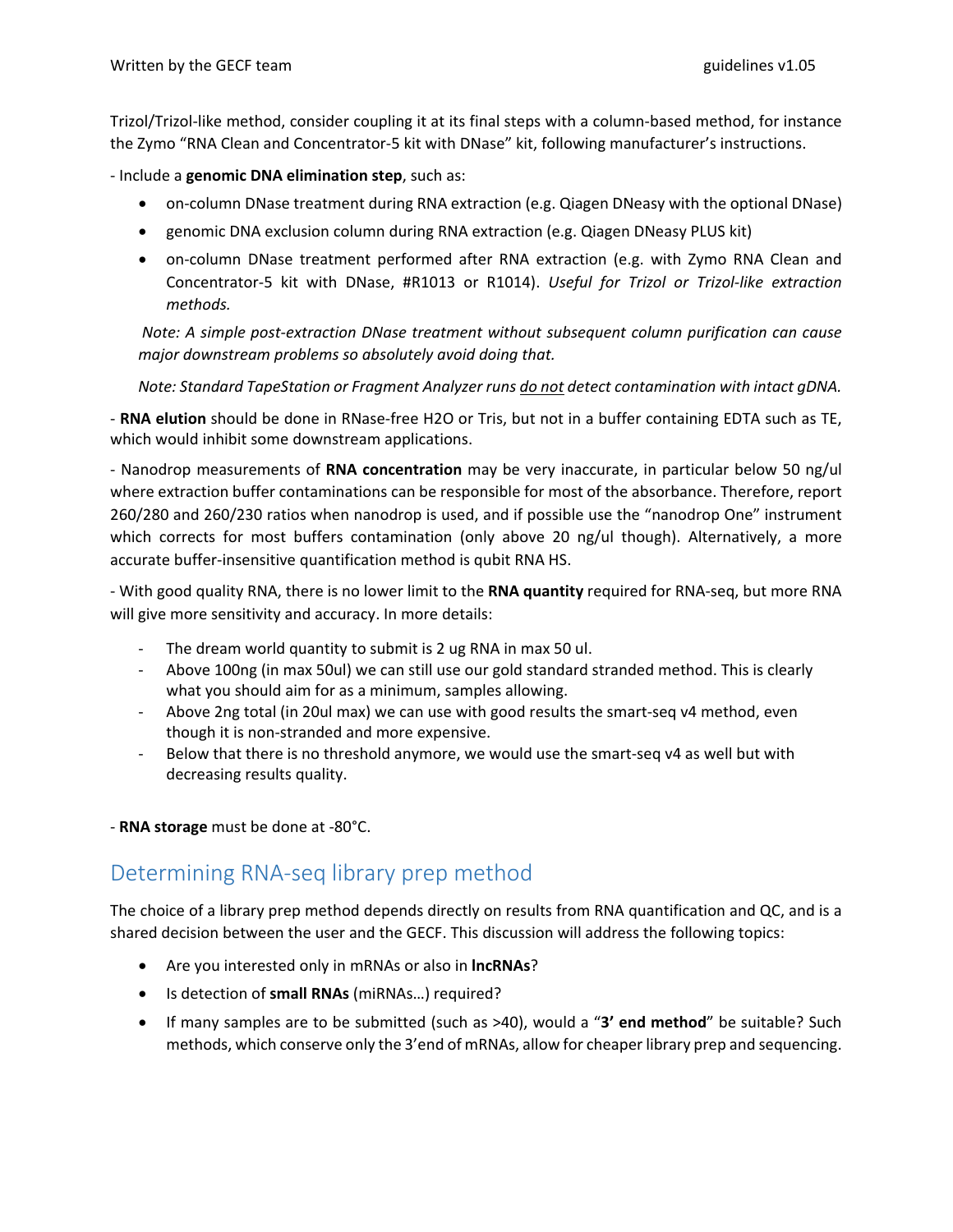- Will you need **long reads**, such as paired‐end 150nt reads (2x 150nt)? If yes, libraries protocols will be tweaked accordingly. Only certain specific RNA‐seq projects benefit from such read length, notably for repetitive transcripts such as retrotransposons, or for quantifying splicing isoforms.
- Are your RNAs likely to contain **bacterial RNAs** (gut samples, neutrophils fighting an infection…)? If yes, do they need to be sequenced?
- **Strand information**, which helps reads mapping (on overlapping genes of opposite orientation, or in presence of genomic DNA contamination) is provided by most methods. Yet, for low quantity/quality RNA, we use a "non-stranded" method, please tell us in advance if this is an issue.
- Is the total RNA content as observed by nanodrop/qubit/TapeStation/BioaAnalyzer misleading in terms of the **actual amount of RNA molecules of interest**? Typical cases are: 1) nuclear fraction was isolated (rRNA is lower, thus proportionally mRNA is higher); 2) fractionation of lysates into polysomes and other ribosomal‐related fractions (some fractions may not contain mRNA).

## Sequencing settings

*Defining sequencing settings is not strictly required at RNA submission stage, but can already be discussed with us or with the bioinformatician that will perform the analysis.*

Sequencing settings depend on the aim of your project, such as global gene expression profiling, detailed quantification of rare transcripts, quantification of distinct splicing isoforms, identification of the sequence of new transcripts… A few questions you can already think about:

- Do you need single-end or paired-end reads?
- Which reads length do you need? (see above)
- How many reads per sample do you need? Recommendations range from 15mio (low resolution broad transcriptional profiling), to 25‐40mio (standard transcriptional profiling), and more if SNPs are investigated.
- In case the number of samples dictates to perform several sequencing runs, how would you like your samples to be split across runs to minimize batch effect?

## Disclaimers

‐ For standard libraries prepared by the GECF, we guarantee a reads quantity with a 20% margin. For instance, for a NextSeq run of 400 mio reads containing 10 samples, we guarantee 32 mio reads/sample. When libraries prepared with different methods are sequenced together, no firm guarantee can be given.

‐ The GECF guarantees successful library preparation when using a commercial method starting with RNAs with QC matching that method's specifications. In case a library prep does not lead to satisfactory results due to technical problems, the GECF will prepare it again without charges. Yet, when it turns out that the issue does not come from the GECF (e.g. problem is reproducible, or a control library is successfully prepared in parallel), the libraries prep will be billed to user. Typical, but very rare, examples of GECF‐ independent issues are: